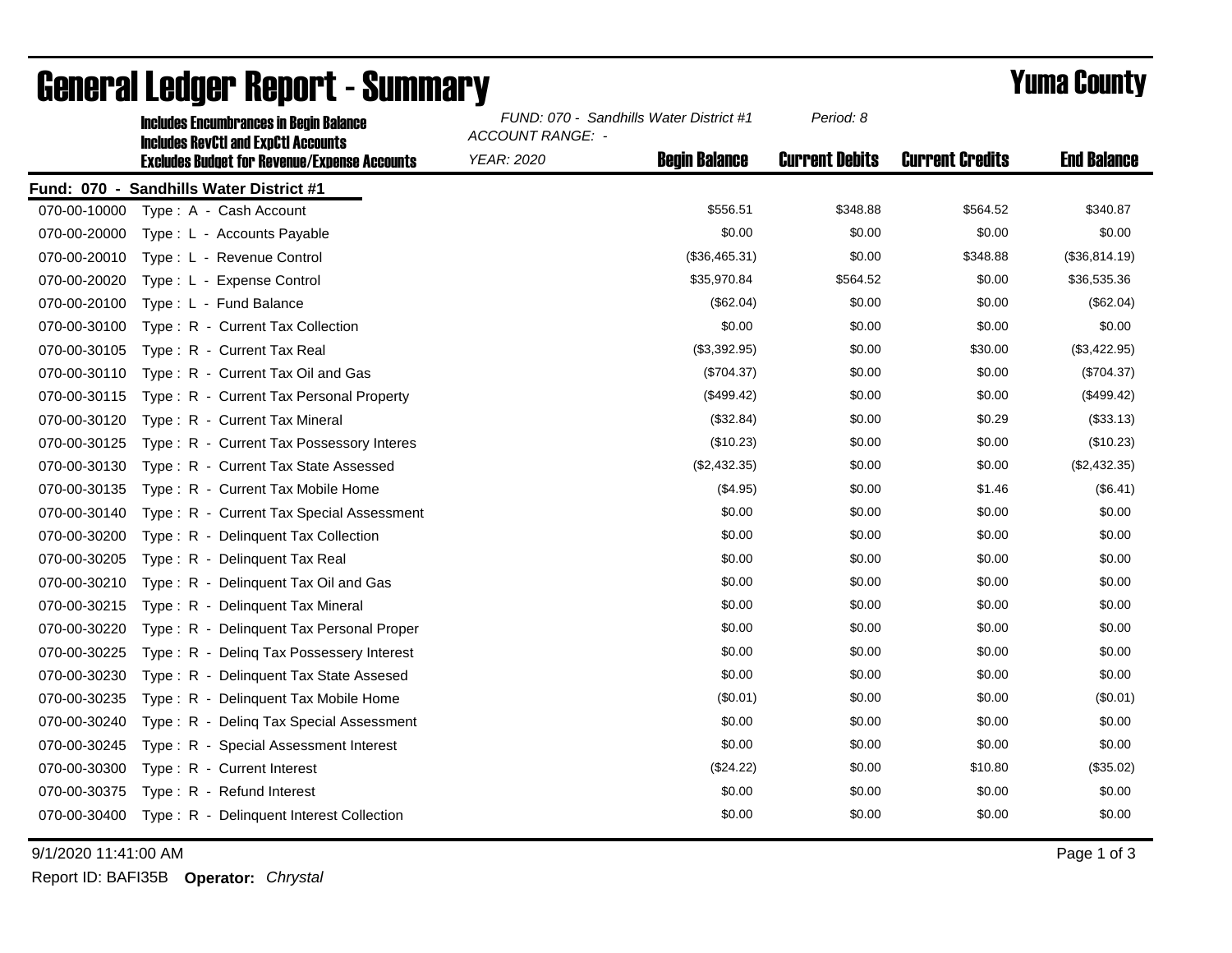|              | <b>Includes Encumbrances in Begin Balance</b><br><b>Includes RevCtI and ExpCtI Accounts</b> |                                         |                                                     | FUND: 070 - Sandhills Water District #1<br>ACCOUNT RANGE: - |                             | Period: 8            |                       |            |                                  |                    |
|--------------|---------------------------------------------------------------------------------------------|-----------------------------------------|-----------------------------------------------------|-------------------------------------------------------------|-----------------------------|----------------------|-----------------------|------------|----------------------------------|--------------------|
|              |                                                                                             |                                         | <b>Excludes Budget for Revenue/Expense Accounts</b> | <b>YEAR: 2020</b>                                           |                             | <b>Begin Balance</b> | <b>Current Debits</b> |            | <b>Current Credits</b>           | <b>End Balance</b> |
| Fund: 070 -  |                                                                                             | <b>Sandhills Water District #1</b>      |                                                     |                                                             |                             |                      |                       |            |                                  |                    |
| 070-00-30500 |                                                                                             | Type: R - Miscellaneous Collections     |                                                     |                                                             |                             | \$0.00               |                       | \$0.00     | \$0.00                           | \$0.00             |
| 070-00-32100 |                                                                                             | Type: R - Transfers In                  |                                                     |                                                             |                             | \$0.00               |                       | \$0.00     | \$0.00                           | \$0.00             |
| 070-00-33000 |                                                                                             | $Type: R - Auto Tax B Collection$       |                                                     |                                                             |                             | (\$337.94)           |                       | \$0.00     | \$44.05                          | (\$381.99)         |
| 070-00-33100 |                                                                                             | Type: $R -$ Auto Tax A & F Collection   |                                                     |                                                             |                             | (\$124.48)           |                       | \$0.00     | \$20.78                          | (\$145.26)         |
| 070-00-38000 |                                                                                             | Type: R - Pump Assessment               |                                                     |                                                             |                             | (\$28,901.55)        |                       | \$0.00     | \$241.50                         | (\$29,143.05)      |
| 070-00-49100 |                                                                                             | Type: X - Treasurer Fees                |                                                     |                                                             |                             | \$1,054.09           |                       | \$8.01     | \$0.00                           | \$1,062.10         |
| 070-00-49401 |                                                                                             | Type: X - Transfer Out                  |                                                     |                                                             |                             | \$0.00               |                       | \$0.00     | \$0.00                           | \$0.00             |
| 070-00-49500 |                                                                                             | Type: X - Checks Written / ACH Transfer |                                                     |                                                             |                             | \$34,916.75          |                       | \$556.51   | \$0.00                           | \$35,473.26        |
|              |                                                                                             |                                         | <b>Fund: 070 -</b>                                  | <b>Sandhills Water District #1</b>                          | Totals:                     | (\$494.47)           |                       | \$1,477.92 | \$1,262.28                       | (\$278.83)         |
|              |                                                                                             |                                         | <b>Total Fund Revenues:</b>                         | \$348.88                                                    | <b>Total Fund Expenses:</b> |                      | \$564.52              |            | <b>Net Revenue Over Expense:</b> | (\$215.64)         |

## General Ledger Report - Summary **Example 2018** Yuma County